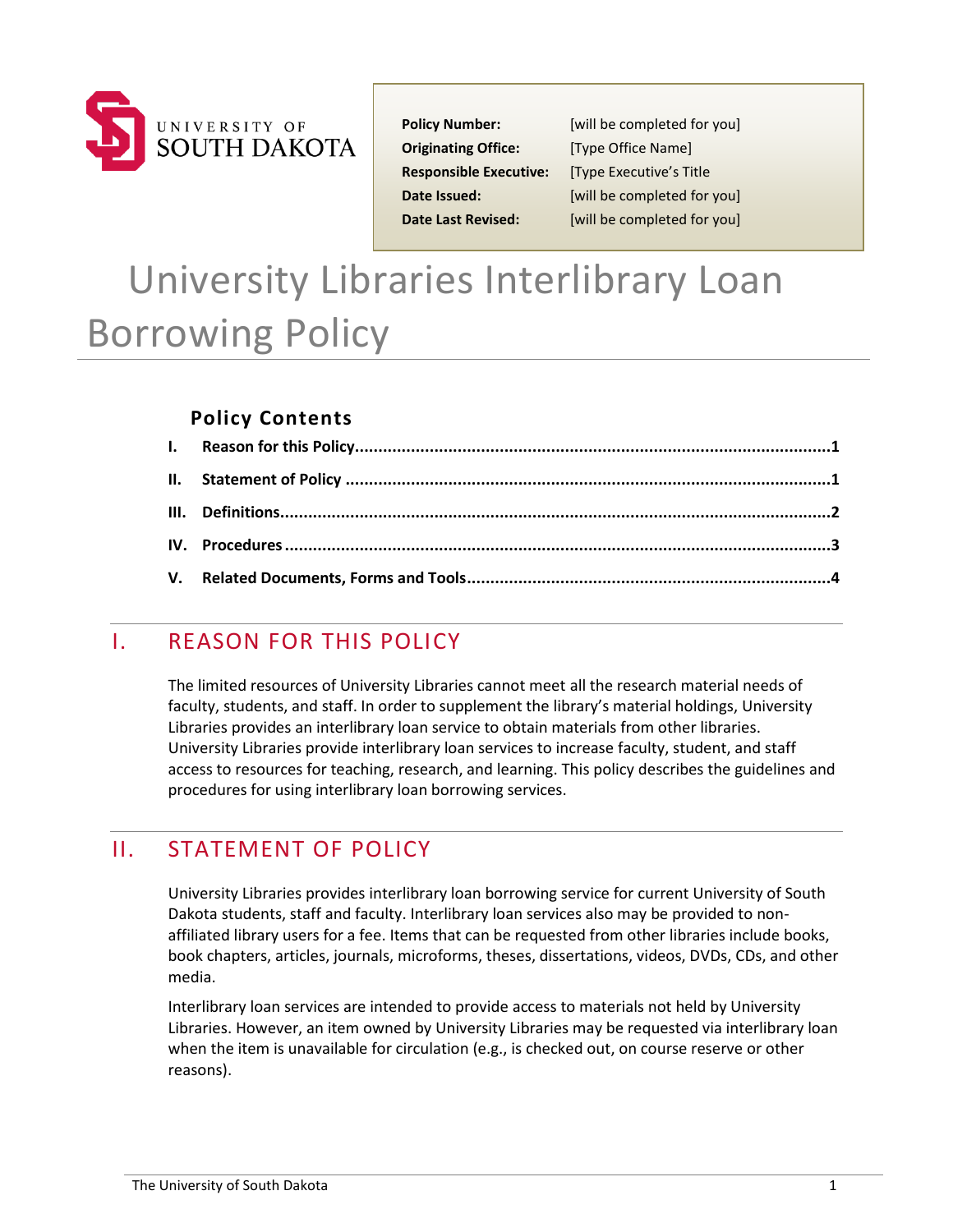Interlibrary loan services may not be used to provide students with copies of required textbooks.

Interlibrary loan will scan up to three book chapters and no more than 10% of a single book for an individual patron. Chapter requests must be submitted on separate requests. If more than this is needed, we recommend a loan of the whole item is requested.

The ability of University Libraries to borrow materials is subject to copyright law, and the need to obey corresponding copyright guidelines may limit the ability to obtain some materials or add cost to obtaining some materials.

University Libraries is not responsible for covering the interlibrary loan cost of borrowing materials. When materials cannot be obtained for free, the requestor will be given the option of paying the entire cost that the lending library charges to obtain the item or cancelling the request. Interlibrary loan costs may be paid by cash, check, credit card, debit card, or charge to a USD account.

People requesting items through interlibrary loan are responsible for any fees imposed by the lending library for overdue, damaged, or unreturned items. The requestor will be billed for any fees imposed by the lending library plus a \$25 nonrefundable, per item processing fee. A fee of \$125 will be charged for the replacement of each damaged or unreturned item.

Outstanding library fees and unreturned materials may result in an interlibrary-loan block, circulation block and/or registrars hold.

<span id="page-1-0"></span>Persons not affiliated with the University may use interlibrary loan services for a fee of \$26 per item requested plus any additional charges imposed by the lending institution.

### III. .DEFINITIONS

Affiliated persons: a user of the library who is an active registered student or employed by the University of South Dakota.

Authorized Users: borrower proxy for the purpose of pick up of borrowed materials

Circulation Block: A restriction on a user account that prohibits items from being checked out at the circulation desk.

ILLiad: University Libraries system for processing interlibrary loan and document delivery requests.

Interlibrary loan block: A restriction on a user account that prohibits the submission of interlibrary loan requests.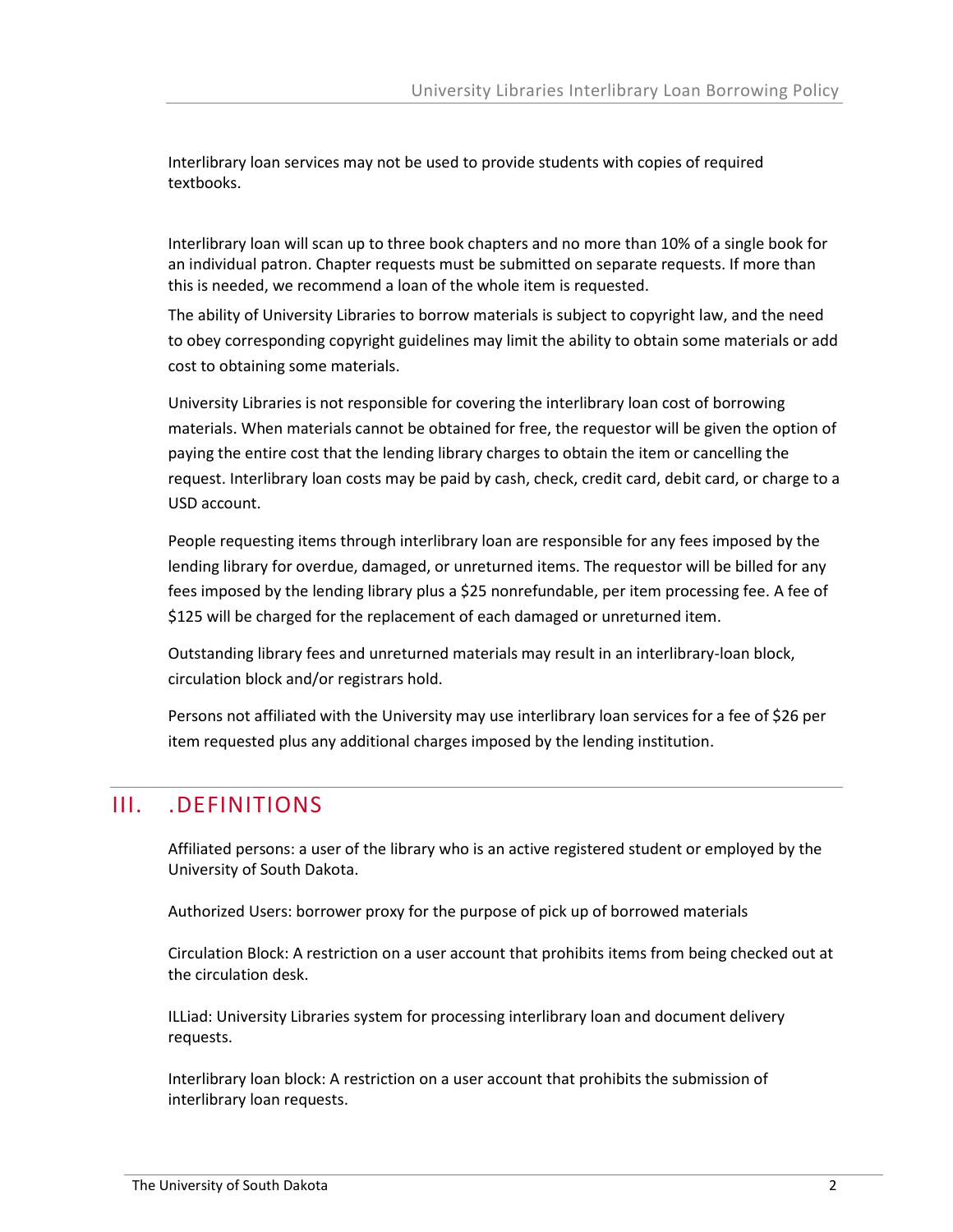Interlibrary loan borrowing: The process of obtaining materials held in other libraries for use by University Libraries patrons.

Interlibrary loan cost: The cost charged by the lending library for the loan of their items.

Non-affiliated persons: a user of the library who is not an active registered student and is not currently employed by the University of South Dakota.

Recall: an e-mail request from the University Libraries to return an item before the due date.

Registration and transcript hold: A block on a user account that prevents registration in University of South Dakota courses and prevents the issuance of University of South Dakota transcripts.

<span id="page-2-0"></span>Textbook: Any book that is required for a University of South Dakota course.

#### IV. PROCEDURES

Interlibrary loan requests are initiated via the ILLiad interlibrary loan system. There is a link to the system on the University Libraries home page, and many of the databases available through the University Libraries link directly into ILLiad.

As requests are processed, the requestor will be notified if the requested item is available in the University Libraries and provided the information to locate the requested item. If the requested item is not available in University Libraries, a request will be submitted to libraries that have the requested item. It is not necessary for the requestor to determine which libraries have the requested item, as that information is contained within the interlibrary loan system.

Physical items held by libraries outside the continental U.S. are not available through interlibrary loan. People requesting items through interlibrary loan will be notified via email when the requested item is available for their use. The loan period, renewal options, and use restrictions (in library use, rare book room supervised use) are determined by the lending library.

The method of delivery for requested items will vary depending on the type of material sent. An electronic copy of an article will normally be delivered to the requestor via email. Physical items (books, videos, etc.) will be available for pickup at the Circulation Desk during the hours the library is open. A valid USD ID card must be presented when picking up ILL materials.

Authorized Users may be designated to pick up materials for the borrower.

Physical items can be sent to campus departmental mailboxes via Campus Exchange for graduate students and faculty upon request.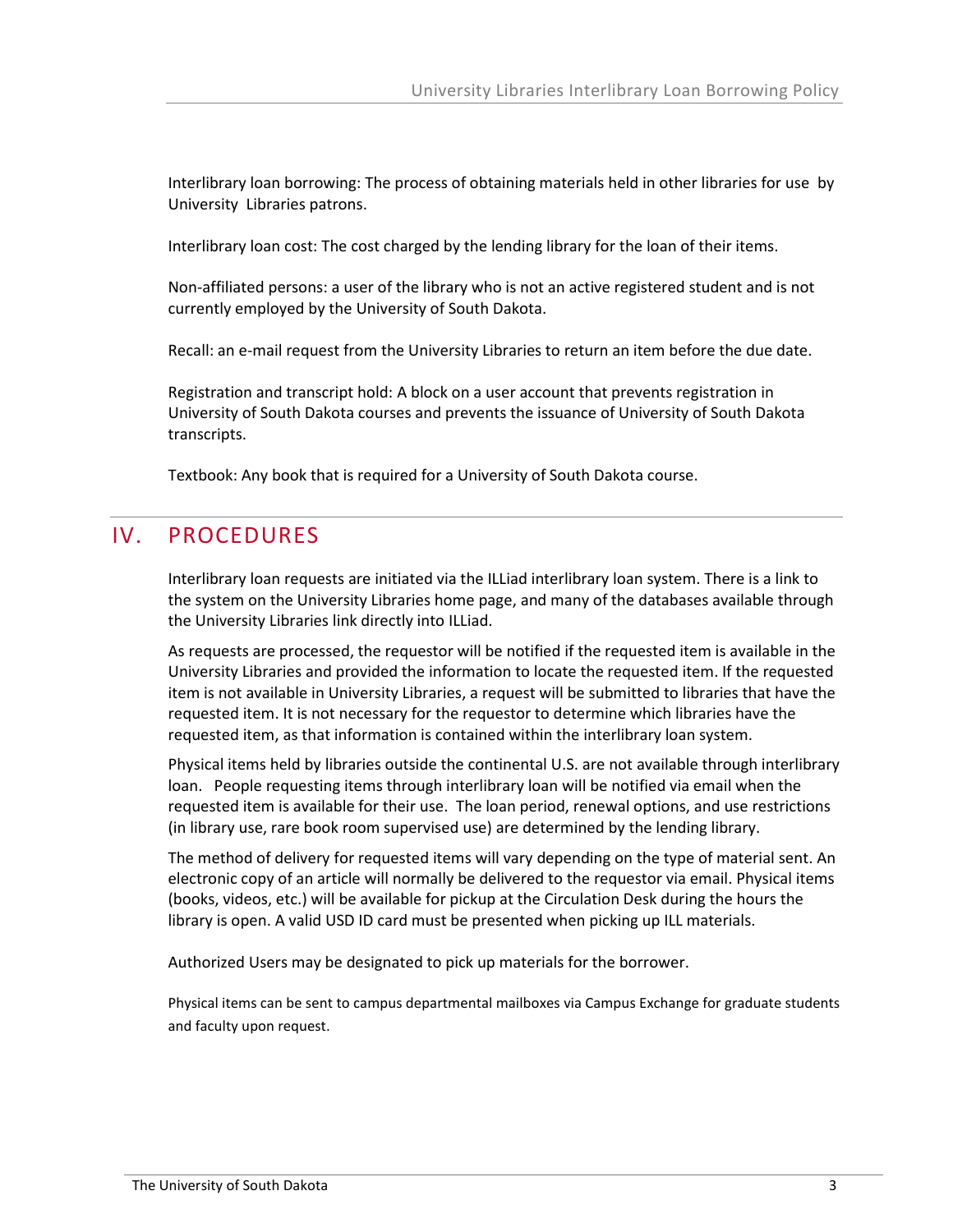Distance students and faculty and staff located off‐campus (within the continental U.S.) may have materials mailed to them upon request; however, they will be responsible for the return of the physical items and any costs involved.

We do not mail physical materials to addresses outside of the continental U.S.

As a borrowed interlibrary loan item nears its due date, the borrower will be sent a courtesy notice as a reminder. If the item becomes overdue, the borrower will be sent overdue notices.

Interlibrary loans may be recalled by the lending library at any time. When an item is recalled, an email notice informs the borrower to whom the item is checked out that it has been recalled and advises of the date by which the item must be returned (5 calendar days from the recall date). Items recalled which are not returned on time are subject to overdue fines of \$2.50 per day to a maximum of \$30.00.

Borrowers with an item more than 14 days overdue will have an interlibrary-loan and a circulation block placed on their accounts and will be unable to request items via interlibrary loan or check out items at the Circulation Desk until the cause of the block has been resolved. A registration and transcript hold will be placed on the person's account if an item borrowed through interlibrary loan is not returned within 28 days after the due date. A registration and transcript hold will be placed on the person's account any time the borrower has an outstanding charge (e.g. , late fee or damage charge) related to an interlibrary loan.

People with questions related to an item they have borrowed through interlibrary loan may contact the interlibrary loan staff. People that have concerns with any aspect of the interlibrary loan service (for example, questioning charges) should contact the Interlibrary Loan Manager in a timely manner with a written description of the issue as the borrower understands it.

Interlibrary Loan - University Libraries

<span id="page-3-0"></span>I.D Weeks Building, Room 223 University of South Dakota 414 East Clark St. Vermillion, SD 57069 Phone 605-677-6087 Fax 605-677-5488

## V. [ILL@USD.EDU](mailto:ill@usd.edu) RELATED DOCUMENTS, FORMS AND TOOLS

University Libraries: <http://www.usd.edu/library/>

University Libraries Copyright Libguide: [http://libguides.usd.edu/content.php?pid=55102&search\\_terms=copyright](http://libguides.usd.edu/content.php?pid=55102&search_terms=copyright)